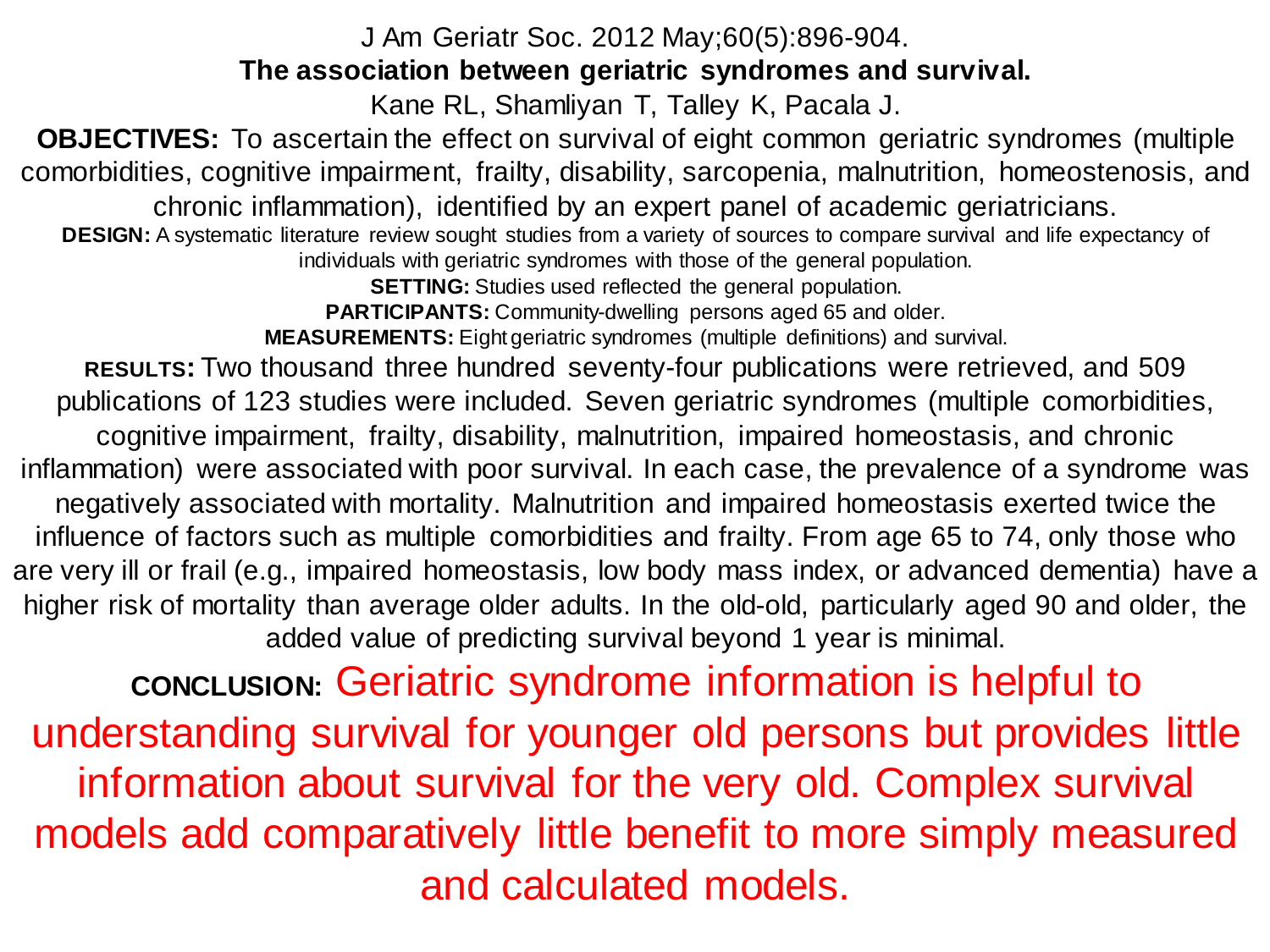J Am Geriatr Soc. 2007 May;55(5):780-91.

**Geriatric syndromes: clinical, research, and policy implications of a core geriatric concept.**

Inouye SK, Studenski S, Tinetti ME, Kuchel GA.

**Source**

Department of Medicine, Beth Israel Deaconess Medical Center, Harvard Medical School, Boston, Massachusetts, USA.

**Abstract**

**Geriatricians have embraced the term "geriatric syndrome," using it extensively to highlight the unique features of common health conditions in older people.** 

**Geriatric syndromes, such as delirium, falls, incontinence, and frailty, are highly prevalent, multifactorial, and associated with substantial morbidity and poor outcomes. Nevertheless, this central geriatric concept has remained poorly defined.** 

**Based on a review of the literature, four shared risk factors-older age, baseline cognitive impairment, baseline functional impairment, and impaired mobility-were identified across five common geriatric syndromes (pressure ulcers, incontinence, falls, functional decline, and delirium). Understanding basic mechanisms involved in geriatric syndromes will be critical to advancing research and developing targeted therapeutic options, although given the complexity of these multifactorial conditions, attempts to define relevant mechanisms will need to incorporate morecomplex models, including a focus on synergistic interactions between different risk factors**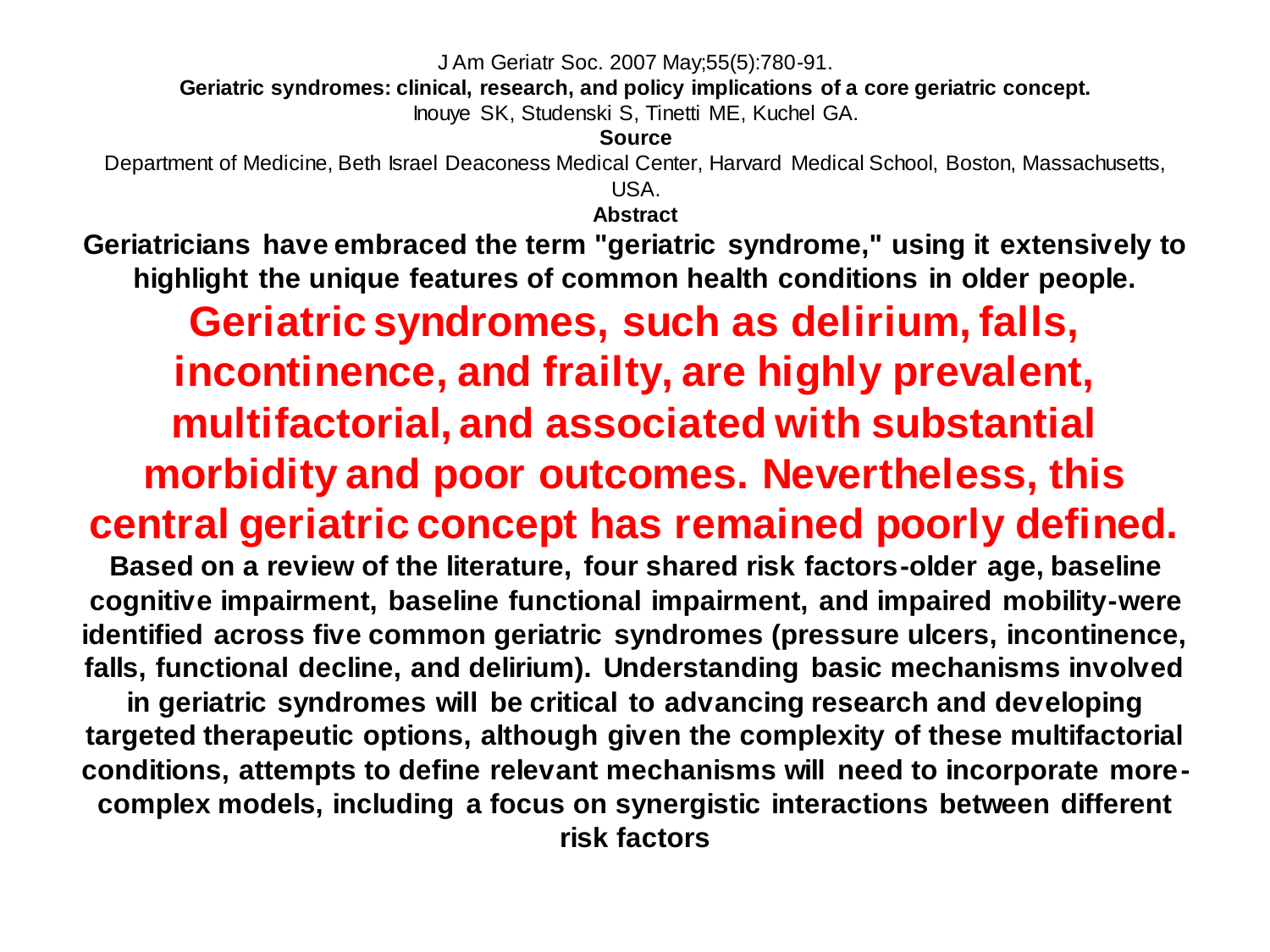|    |   |   |   | Length Incon- Impaired Low |   |   | <b>Diabetes</b> | Cognitive.<br>Reference Age* of Stay tinence Mobility* Weight Nutrition Mellitus Impairment* <sup>†</sup> | Functional<br>Impairment* | Other                                                |
|----|---|---|---|----------------------------|---|---|-----------------|-----------------------------------------------------------------------------------------------------------|---------------------------|------------------------------------------------------|
| 13 |   |   |   | Χ                          |   |   |                 | Χ                                                                                                         |                           | Previous pressure<br>ulcers                          |
| 14 | X | Χ |   | χ                          |   |   |                 | Χ                                                                                                         |                           | Cardiovascular<br>disease or sepsis                  |
| 15 |   | X |   |                            |   | x | x               |                                                                                                           |                           | Anemia                                               |
| 16 | Χ |   | X | Χ                          |   |   |                 | Χ                                                                                                         |                           |                                                      |
| 17 | X |   |   |                            | χ | X |                 |                                                                                                           | x                         | Female                                               |
| 18 | X | Χ |   |                            |   |   |                 |                                                                                                           |                           | Surgery                                              |
| 19 |   |   |   | Χ                          |   | x |                 | X                                                                                                         |                           | Male, moisture, friction                             |
| 20 |   |   | X | Χ                          | χ |   |                 |                                                                                                           |                           | White, fecal incontinence,<br>admitted from hospital |
| 21 | Χ |   |   | Χ                          | x | Χ |                 |                                                                                                           | x                         | Male, poor physical<br>condition                     |
| 22 | Χ |   |   |                            |   | X | X               | x                                                                                                         |                           | <b>Medical conditions</b>                            |
| 23 | X |   |   | Χ                          |   | Χ |                 |                                                                                                           |                           | <b>Emergent admission</b>                            |
| 24 |   |   |   | X                          | Χ |   |                 |                                                                                                           |                           | Nonblanchable erythema,<br>dry skin, lymphopenia     |
| 25 | Χ |   |   | Χ                          |   | Χ |                 | Χ                                                                                                         |                           | Hypotension, fever                                   |

Table 1. Risk Factors for Pressure Ulcers Based on a Systematic Literature Review

Note: Literature review from January 1990 through December 2005.<br>\* Shared risk factors across geriatric syndromes.

<sup>†</sup>Includes decreased sensory perception.